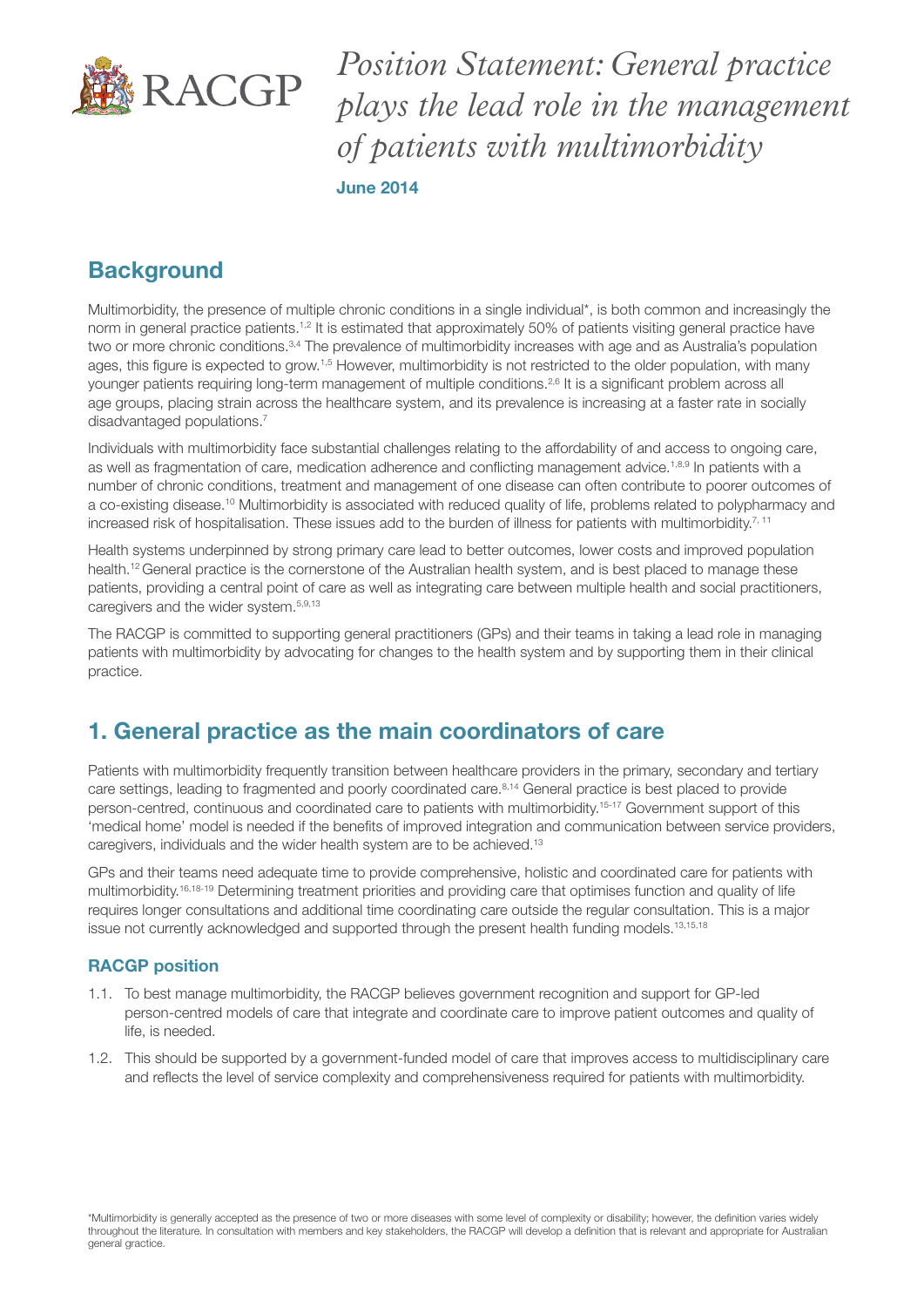# 2. Priority setting and clinical competence

A shift away from the single disease paradigm that dominates much of clinical care is urgently required. The complexity of multimorbidity means that a single disease approach to management, perpetuated by disease specific guidelines, is inadequate and may be harmful.<sup>8,14</sup> Clinicians need to be increasingly aware of complex interactions between diseases and conditions, address treatment burden and make decisions based on patient preference, available evidence, clinical expertise and experience.10,20,21

GPs need to become adept at working with patients to assess disease burden and impact, as well as prioritising treatment and management options.<sup>18,22</sup> GPs will need more relevant training and skills to be able to support decision making for these complex patients.<sup>13</sup>

#### RACGP position

2.1 The RACGP believes that educational and training organisations must work to equip GPs with the relevant skills to better assess and manage patients with multimorbidity.

### 3. Guidelines and information to support decision making

To support decision making, GPs need access to evidence-based clinical information at the point of care that is tailored to the needs of patients with multimorbidity. GPs need guidelines, tools and patient resources to assist them to better assess and manage patients with multimorbidity.<sup>15,20</sup> Specifically, GPs need information to assist in the development of comprehensive care plans that consider the impact of treatment burden, reduce adverse outcomes related to polypharmacy and disease/treatment interactions and promote medication adherence.8,22,23 Additionally, GPs need patient information resources to facilitate shared decision making, navigate local service networks and encourage better self-management.17,19,21,22

#### RACGP position

- 3.1 Guideline developers must recognise that single disease guidelines need to better address the assessment and management of patients with multimorbidity.
- 3.2 To support the provision of information, we believe government investment in the development of tools, processes, information and services relevant to care of patients with multimorbidity is required.
- 3.3 This includes government support for the development of consumer information for the management and support of patients with multimorbidity.
- 3.4 The RACGP believes Medicare Locals (Primary Health Networks† ) have an important role to play in facilitating GP access to information about appropriate local services.

### Looking forward

The RACGP is committed to supporting all GPs and will work towards a sustainable and effective approach to managing multimorbidity, as outlined in this position statement. For queries or more information, contact the RACGP Quality Care team at qualitycare@racgp.org.au

<sup>†</sup> In May 2014, the Government announced the replacement of Medicare Locals with Primary Health Networks from 1 July 2015 www.budget.gov.au/2014-15/ content/bp2/html/bp2\_expense-14.htm